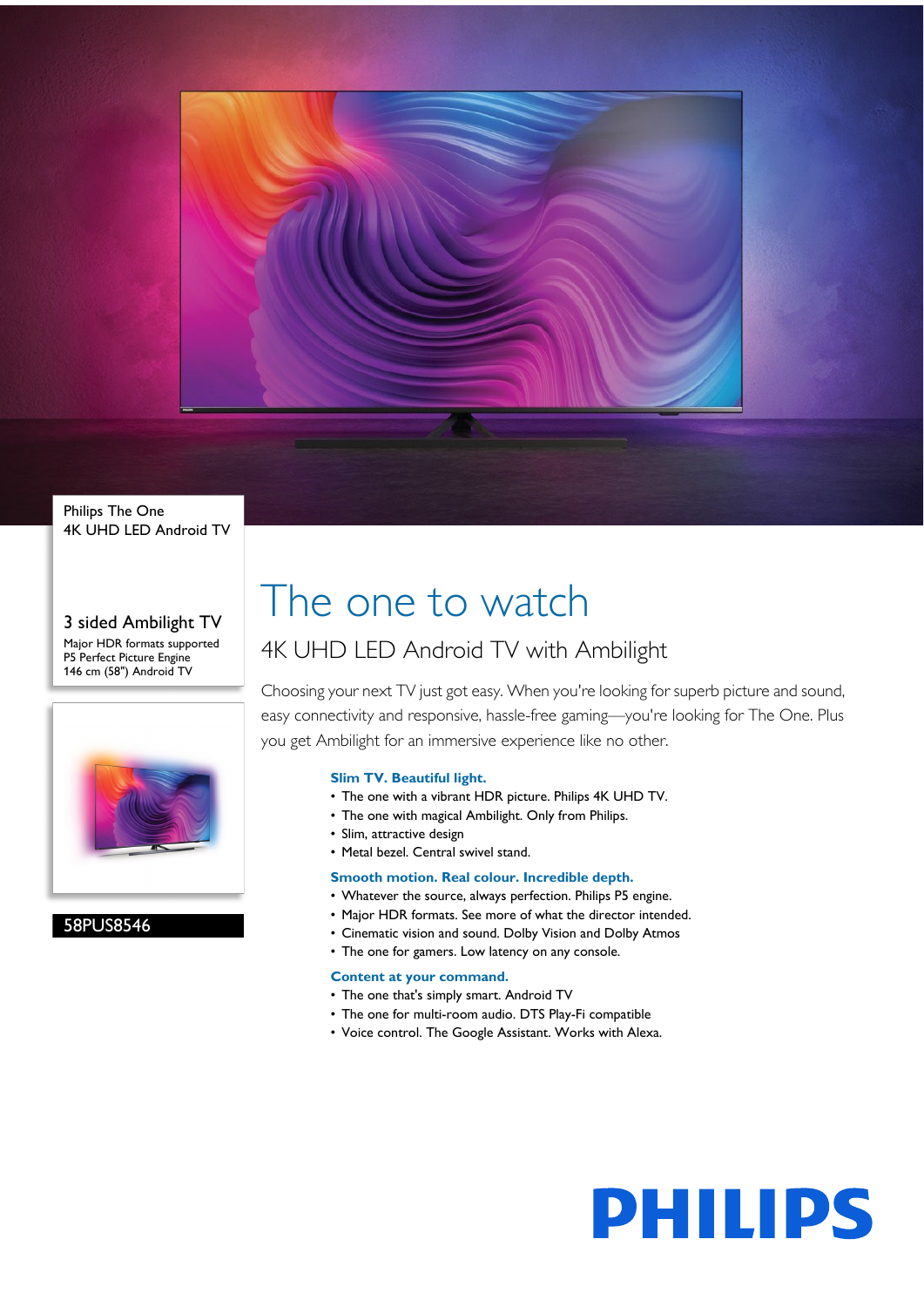# **Highlights**

### **3 sided Ambilight**



With Philips Ambilight, every moment feels closer. Intelligent LEDs around the edge of the TV respond to the on-screen action and emit an immersive glow that's simply captivating. Experience it once and wonder how you enjoyed TV without it.

#### **Dolby Vision + Dolby Atmos**



Support for Dolby's premium sound and video formats means that the HDR content that you watch will look—and sound—glorious. You'll enjoy a picture that reflects the director's original intentions and experience spacious sound with real clarity and depth.

Your Philips Android TV gives you the content you want—when you want it. You can customise the home screen to display your favourite apps, making it simple to start streaming the movies and shows you love. Or

# **Philips P5 Picture Engine**



The Philips P5 engine delivers a picture as brilliant as the content you love. Details have noticeably more depth. Colours are vivid, while skin tones look natural. Contrast is so crisp you'll feel every detail. Motion is perfectly smooth.

#### **Vibrant HDR picture**



Your Philips 4K UHD TV is compatible with all major HDR formats, including Dolby Vision. Whether it's a must-watch series or the latest video game, shadows will be deeper. Bright surfaces will shine. Colours will be truer.

#### **DTS Play-Fi compatible**



With DTS Play-Fi on your Philips TV you can connect to compatible speakers in any room. Got wireless speakers in the kitchen? Listen to the film while you make a snack, or keep up with the sports commentary while you get everyone drinks.

#### **HDMI 2.1 VRR and low latency**



Your Philips TV boasts the latest HDMI 2.1 connectivity, and the TV automatically switches to a low latency setting when you start playing a game on your console. VRR is supported for smooth fast-action gameplay. Ambilight's gaming mode brings the thrill right into the room.

#### **AI voice control**



Push a button on the remote to talk to the Google Assistant. Control the TV or Google Assistant-compatible smart home devices with your voice. Or ask Alexa to control the TV via Alexa-enabled devices.

#### **Slim, attractive design**



Placing your TV in a corner or in an awkward position? The central swivel stand ensures that you'll always be able to angle the screen just so. Wherever your TV sits, the virtually bezel-free screen adds a sophisticated touch.



**Android TV**

**MDolby** Vision-Atmos

pick up where you left off.

androidty

 $android$ t $\lor$ 





dts Aplay-fr